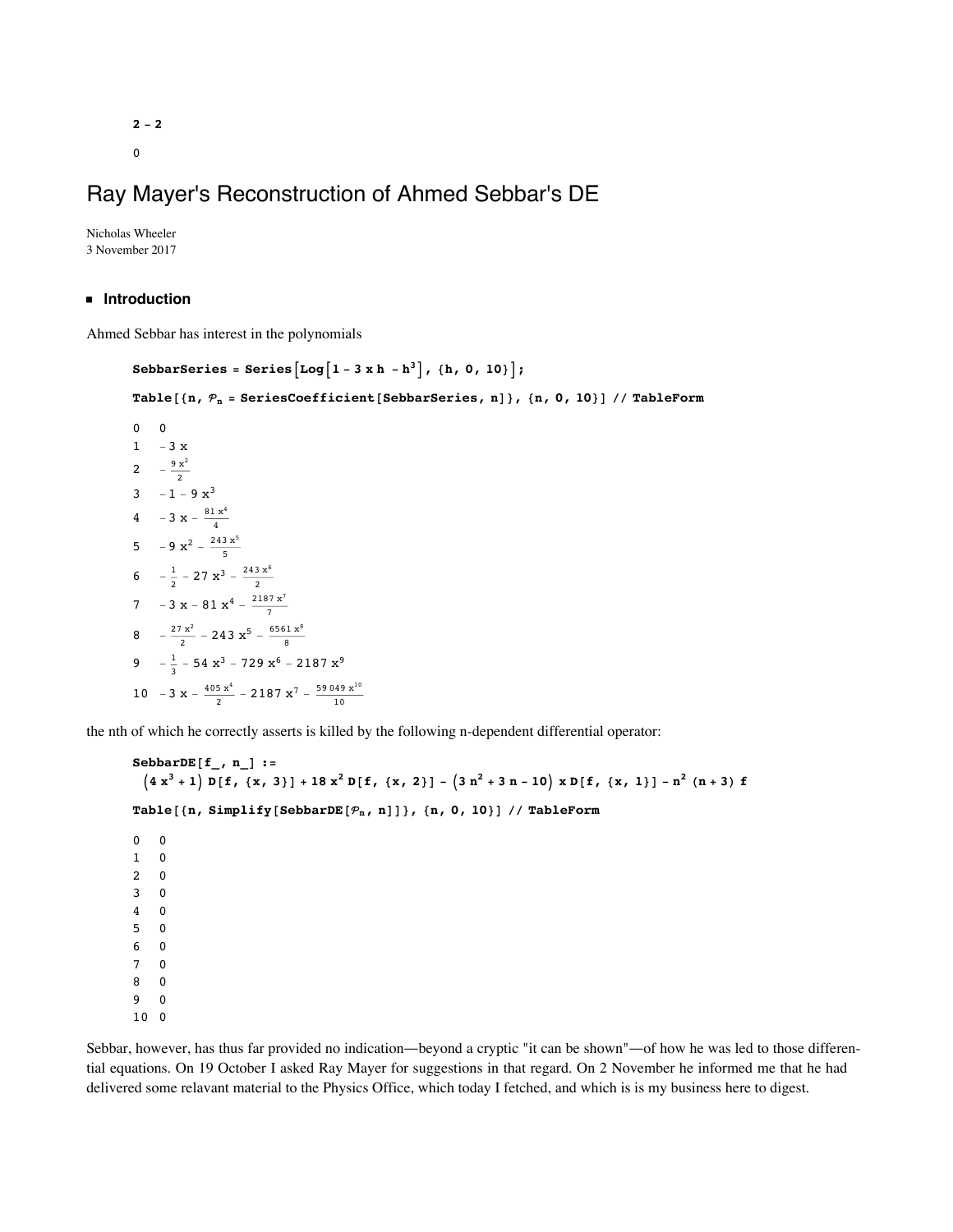#### **Ray's preparatory exercise**

To describe the essence of his method in simplest terms, Ray looks to the polynomials defined

```
\text{RaySeries1} = \text{Series}\left[\text{Log}\left[1-2 \times h + h^2\right], \{h, 0, 10\}\right]
```
**Table@8n, Pn = SeriesCoefficient@RaySeries1, nD<, 8n, 0, 10<D êê TableForm**

```
0 0
1 -2 x2 1 - 2x^23 -\frac{2}{3} \left(-3 \times + 4 \times^3\right)4 \frac{1}{2} \left(-1 + 8 \times^2 - 8 \times^4\right)5 -\frac{2}{5} (5 \times -20 \times^3 + 16 \times^5)6 \frac{1}{3} \left(1 - 18 \times^2 + 48 \times^4 - 32 \times^6\right)7 -\frac{2}{7} \left(-7 \times + 56 \times^3 - 112 \times^5 + 64 \times^7\right)8 \frac{1}{4} \left(-1+32 \times^2-160 \times^4+256 \times^6-128 \times^8\right)9 -\frac{2}{9} \left(9 \times -120 \times^3 + 432 \times^5 - 576 \times^7 + 256 \times^9\right)10 \frac{1}{5} \left(1 - 50 \frac{x^2}{4} + 400 \frac{x^4}{4} - 1120 \frac{x^6}{4} + 1280 \frac{x^8}{4} - 512 \frac{x^{10}}{4} \right)
```
#### **ü Digression**

**ü**

The construction

 $R = \sqrt{1 - 2 x h + h^2}$ 

figures in the generating functions of many diverse orthogonal polynomials (see Abramowitz & Stegun, page 783). In particular, the Chebyshev polynomials of the 1st kind are produced

```
\texttt{Chebyshev1 = Series} \Big[ \frac{1 - \texttt{x} \texttt{h}}{1 - \texttt{v}} \Big]\left[ \frac{1-2xh+h^2}{h^2}, \frac{\{h, 0, 10\}}{h^2} \right];Table@8n, Tn = SeriesCoefficient@Chebyshev1, nD<, 8n, 0, 9<D êê TableForm
0 1
1 x
2 -1 + 2 x^23 -3x + 4x^34 1 - 8 x^2 + 8 x^45 5 x - 20 x^3 + 16 x^56 -1 + 18 x^2 - 48 x^4 + 32 x^67 -7 x + 56 x^3 - 112 x^5 + 64 x^78 1 - 32 x^2 + 160 x^4 - 256 x^6 + 128 x^89 9 x - 120 x^3 + 432 x^5 - 576 x^7 + 256 x^9
```
NOTE: The list of such polynomials that appears on page 196 of Spanier & Oldham appears to contain some sign errors.

I have discovered by tinkering that this different generating function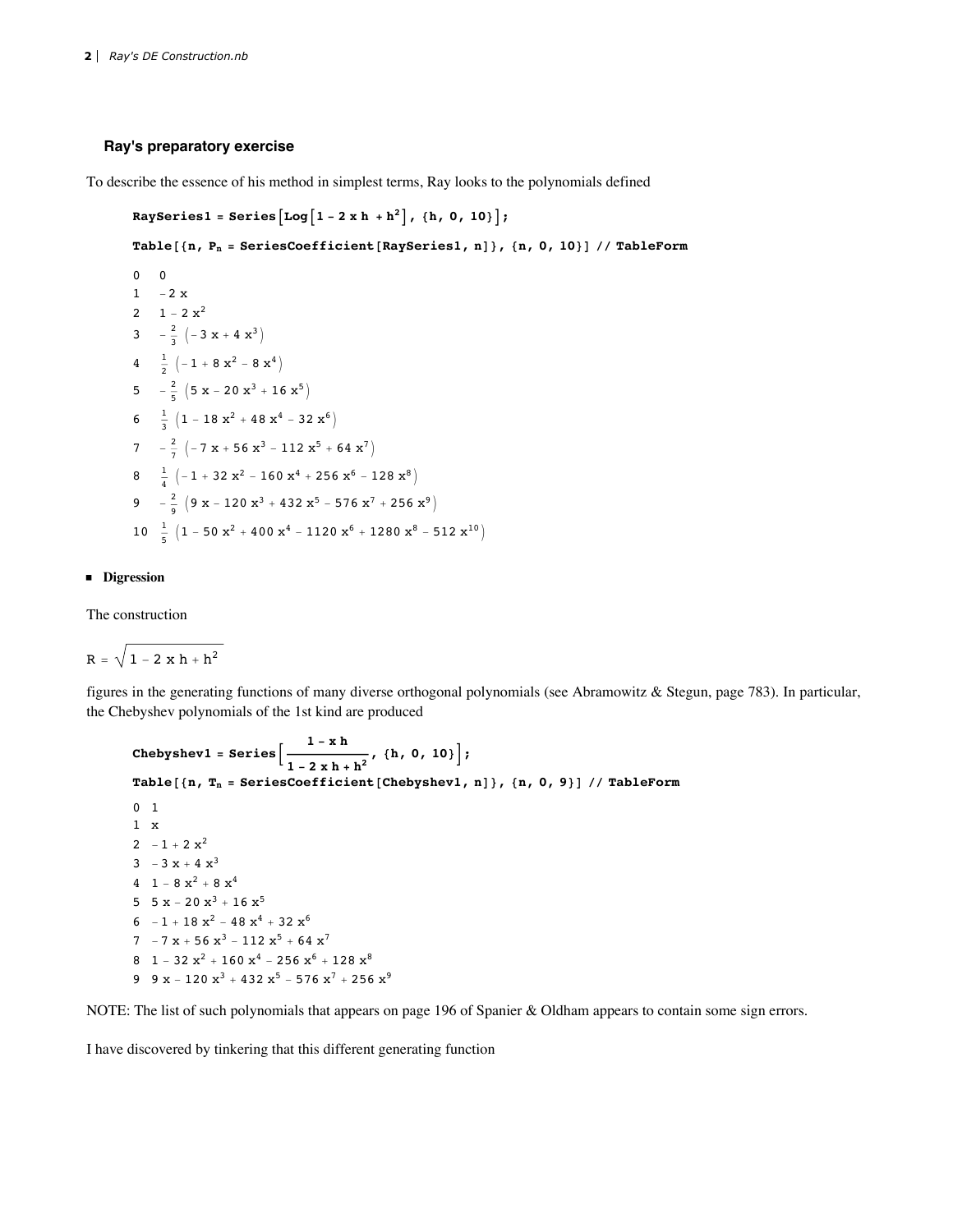```
Table \left[\left\{n, n \text{ SeriesCoefficient}\left[\text{Series}\left[1-\text{Log}\left[\sqrt{1-2 h x+h^2}\right], \{h, 0, 10\}\right], n\right]\right\}, \{n, 0, 9\}\right]//
 TableForm
0\quad 01 \times2 - 1 + 2x^23 -3x + 4x^34 1 - 8 x^2 + 8 x^45 5x - 20x^3 + 16x^56 -1 + 18x^2 - 48x^4 + 32x^67 -7x + 56x^3 - 112x^5 + 64x^78 1 - 32 x^2 + 160 x^4 - 256 x^6 + 128 x^89 9 x - 120 x<sup>3</sup> + 432 x<sup>5</sup> - 576 x<sup>7</sup> + 256 x<sup>9</sup>
```
produces a set of polynomials that differs only in the case  $n = 0$ . This indicates that Ray's polynomials are closely related to Chebyshev polynomials of the 1st kind. End of digression.

## **Back to Ray's argument**

Write

$$
1 - 2 \times h + h^2 = (\alpha - h) (\beta - h)
$$

Then

Solve 
$$
[\{\alpha \beta = 1, \alpha + \beta = 2 \times\}, \{\alpha, \beta\}]
$$
  
 $\left\{\left\{\alpha \rightarrow x - \sqrt{-1 + x^2}, \beta \rightarrow x + \sqrt{-1 + x^2}\right\}, \left\{\alpha \rightarrow x + \sqrt{-1 + x^2}, \beta \rightarrow x - \sqrt{-1 + x^2}\right\}\right\}$ 

With Ray we elect to work with the second solution

$$
\alpha = x + \sqrt{x^2 - 1}
$$

$$
\beta = x - \sqrt{x^2 - 1}
$$

Dividing  $1 - 2 \times h + h^2 = (\alpha - h) (\beta - h)$  by  $\alpha \beta = 1$  gives

$$
1 - 2 \times h + h^{2} = \left(1 - \frac{h}{\alpha}\right) \left(1 - \frac{h}{\beta}\right)
$$
  
\n
$$
Log\left[1 - 2 \times h + h^{2}\right] = Log\left[\left(1 - \frac{h}{\alpha}\right)\right] + Log\left[\left(1 - \frac{h}{\beta}\right)\right]
$$
  
\n
$$
Series\left[Log\left[\left(1 - \frac{h}{\alpha}\right)\right] + Log\left[\left(1 - \frac{h}{\beta}\right)\right], \{h, 0, 7\}\right]
$$
  
\n
$$
\left(-\frac{1}{\alpha} - \frac{1}{\beta}\right)h + \left(-\frac{1}{2\alpha^{2}} - \frac{1}{2\beta^{2}}\right)h^{2} + \left(-\frac{1}{3\alpha^{3}} - \frac{1}{3\beta^{3}}\right)h^{3} + \left(-\frac{1}{4\alpha^{4}} - \frac{1}{4\beta^{4}}\right)h^{4} - \left(-\frac{1}{5\alpha^{5}} - \frac{1}{5\beta^{5}}\right)h^{5} + \left(-\frac{1}{6\alpha^{6}} - \frac{1}{6\beta^{6}}\right)h^{6} + \left(-\frac{1}{7\alpha^{7}} - \frac{1}{7\beta^{7}}\right)h^{7} + O[h]^{8}
$$

which can be written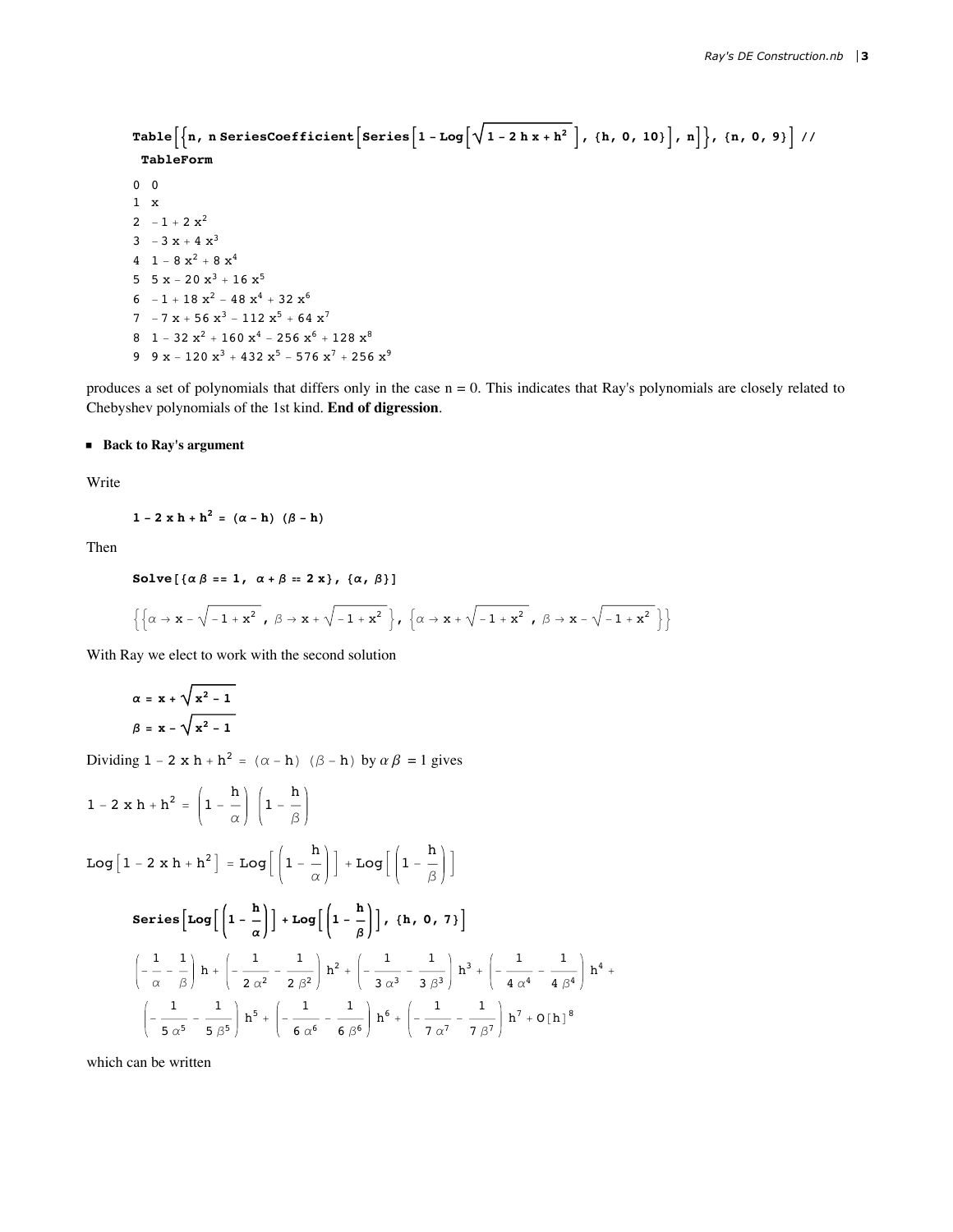$$
\sum_{n=1}^{\infty} \left( -\frac{1}{n} \left( \frac{1}{\alpha^n} + \frac{1}{\beta^n} \right) \right) h^n = \sum_{n=1}^{\infty} P_n h^n
$$

NOTE: The construction  $\left(\frac{1}{\alpha^n} + \frac{1}{\beta^n}\right)$  does not *look* much like a polynomial, but it is reminiscent of this construction (Spamier & Oldham, page 196) of the Chebyshev polynomials:

$$
T_n\left[\,x\,\right]\; =\; \frac{1}{2}\;\left(\,x+\sqrt{\,x^2-1}\,\,\right)^n +\; \frac{1}{2}\;\left(\,x-\sqrt{\,x^2-1}\,\,\right)^n \; =\; \frac{1}{2}\;\left(\,\alpha^n + \beta^n\,\right)
$$

Granted the validity of our anticipation that the differential equations that we seek are linear, we can drop the

 $-\frac{1}{n}$  factor, and look to the polynomials

$$
Q_n\ =\ \left(\frac{1}{\alpha^n}\,+\,\frac{1}{\beta^n}\right)
$$

With Ray we observe that

$$
D\left[\frac{1}{\alpha[x]^n}, \{x, 1\}\right]
$$
  
-n $\alpha[x]^{-1-n}\alpha'[x]$ 

can be written

$$
-\,\frac{n}{\alpha^n}\,\left(\frac{\alpha\, }{\alpha}\right)
$$

which by

$$
\frac{D[x + \sqrt{x^2 - 1}, x]}{x + \sqrt{x^2 - 1}}
$$
 // Simplify

gives

$$
D\left[\left(\frac{1}{\alpha^n}\right), \ \{x, 1\}\right] = \frac{1}{\alpha^n} \left(\frac{-n}{\sqrt{x^2 - 1}}\right)
$$

Similarly

$$
D\left[\frac{1}{\alpha [x]^{n}}, \{x, 2\}\right]
$$
  
- (-1 - n)  $n \alpha [x]^{-2-n} \alpha' [x]^{2} - n \alpha [x]^{-1-n} \alpha'' [x]$ 

which can be written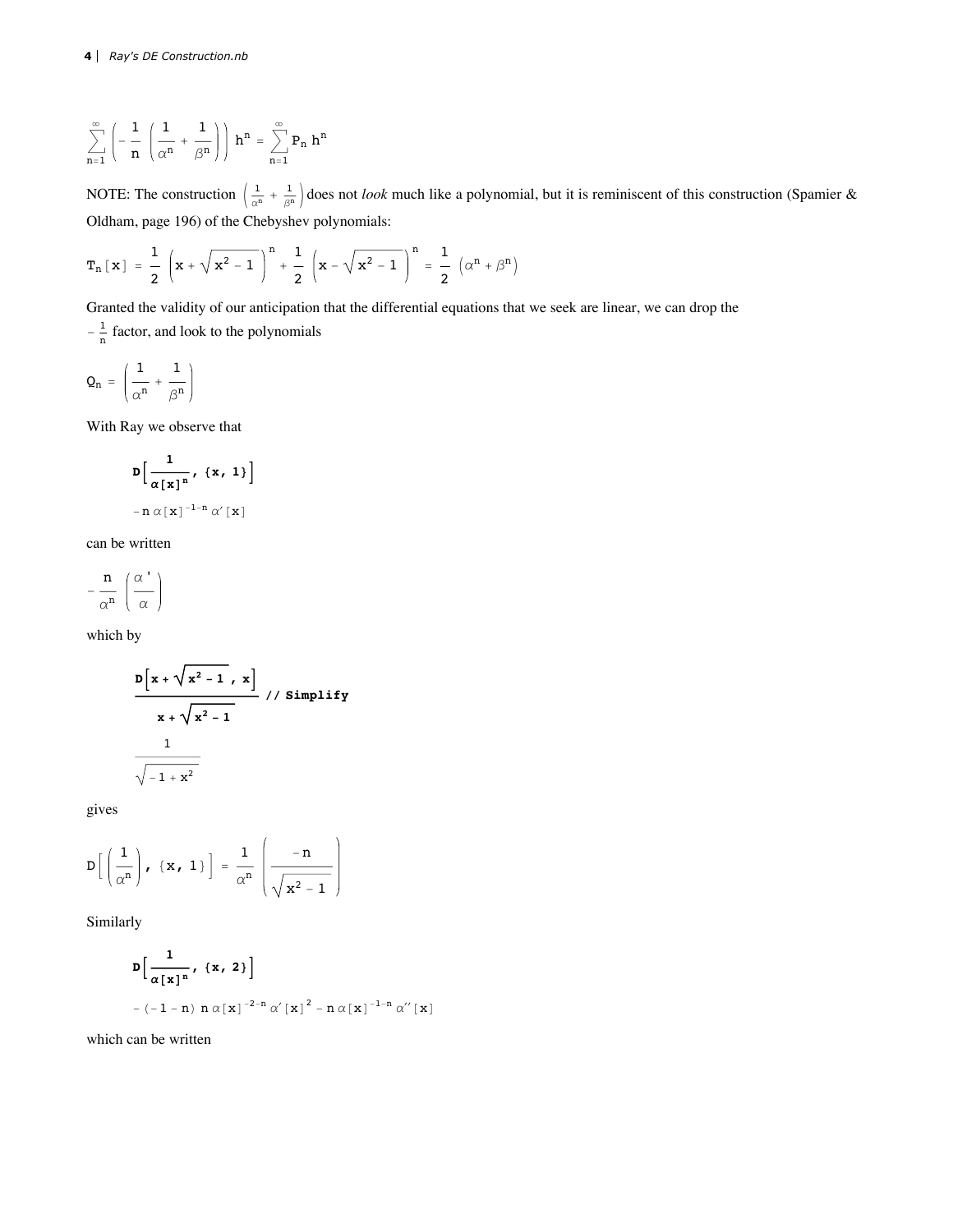$$
\frac{1}{\alpha^n}\,\left(n\ \, (n+1)\ \, \left(\frac{\alpha}{\alpha}\right)^2-n\,\left(\frac{\alpha}{\alpha}\right)^n\right)
$$

But

$$
\frac{D[x + \sqrt{x^2 - 1}, \{x, 2\}]}{x + \sqrt{x^2 - 1}} \frac{7}{\left(1 + x^2\right)^{3/2}} + \frac{1}{-1 + x^2}
$$

so we have

$$
\frac{1}{\alpha^{n}} \left( n (n+1) \left( \frac{1}{\sqrt{-1+x^{2}}} \right)^{2} - n \left( - \frac{x}{(-1+x^{2})^{3/2}} + \frac{1}{-1+x^{2}} \right) \right) / / \text{Simplify}
$$
\n
$$
\frac{n (x + n \sqrt{-1+x^{2}})}{(-1+x^{2})^{3/2}}
$$

giving

$$
D\left[\left(\frac{1}{\alpha^{n}}\right), \ \{x, \ 2\}\right] = \frac{1}{\alpha^{n}} \left(\frac{n x}{\left(x^{2} - 1\right)^{3/2}} + n^{2} \frac{1}{x^{2} - 1}\right)
$$

Simliarly for  $\beta$  except for some sign reversals: compare

$$
\frac{D[x + \sqrt{x^{2} - 1}, \{x, 1\}]}{x + \sqrt{x^{2} - 1}}
$$
 // Simplify  
\n
$$
\frac{D[x - \sqrt{x^{2} - 1}, \{x, 1\}]}{x - \sqrt{x^{2} - 1}}
$$
 // Simplify  
\n
$$
\frac{1}{\sqrt{-1 + x^{2}}}
$$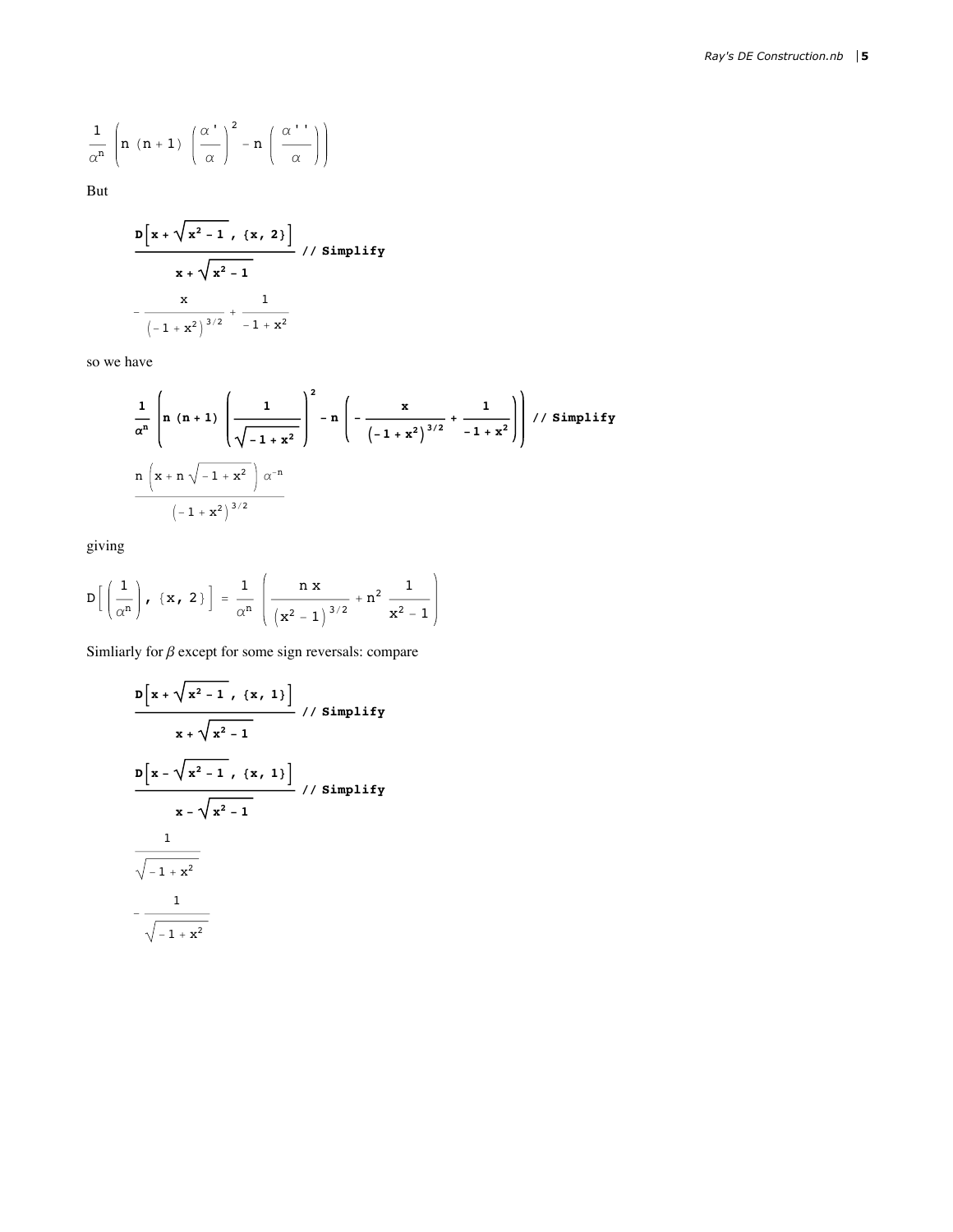$$
\frac{D[x + \sqrt{x^2 - 1}, \{x, 2\}]}{x + \sqrt{x^2 - 1}}
$$
 // Simplify  
\n
$$
\frac{D[x - \sqrt{x^2 - 1}, \{x, 2\}]}{x - \sqrt{x^2 - 1}}
$$
 // Simplify  
\n
$$
x - \sqrt{x^2 - 1}
$$
  
\n
$$
-\frac{x}{(-1 + x^2)^{3/2}} + \frac{1}{-1 + x^2}
$$
  
\n
$$
\frac{x}{(-1 + x^2)^{3/2}} + \frac{1}{-1 + x^2}
$$

So for  $\beta$  we have

$$
D\left[\left(\frac{1}{\beta^{n}}\right), \{x, 1\}\right] = \frac{1}{\beta^{n}} \left(\frac{n}{\sqrt{x^{2}-1}}\right)
$$

$$
D\left[\left(\frac{1}{\beta^{n}}\right), \{x, 2\}\right] = \frac{1}{\beta^{n}} \left(-\frac{n x}{\left(x^{2}-1\right)^{3/2}} + n^{2} \frac{1}{x^{2}-1}\right)
$$

So we have

$$
\left(\begin{array}{c} Q_n \\ Q_n \\ Q_n \\ \end{array}\right) \; = \; \left(\begin{array}{c} 1 \\ -\displaystyle\frac{n}{\sqrt{x^2-1}} \end{array}\right) \qquad \qquad \left(\begin{array}{c} 1 \\ \displaystyle\frac{n}{\sqrt{x^2-1}} \end{array}\right) \qquad \left(\begin{array}{c} \displaystyle\frac{n}{\sqrt{x^2-1}} \\ \displaystyle\frac{n}{\sqrt{x^2-1}} \end{array}\right) \qquad \left(\begin{array}{c} \displaystyle\frac{1}{\alpha^n} \\ \displaystyle\frac{n}{\beta^n} \end{array}\right)
$$

which shows that the three objects  $Q_n$ ,  $Q_n$ ,  $Q_n$ . live in a 2-space, so must be linearly dependent. From

 $Clear[n, x, p, q]$ 

Solve 
$$
\left[ \left\{ \left( \frac{n x}{(x^2 - 1)^{3/2}} + n^2 \frac{1}{x^2 - 1} \right) + p + q \left( - \frac{n}{\sqrt{x^2 - 1}} \right) \right\} = 0,
$$
  

$$
\left( - \frac{n x}{(x^2 - 1)^{3/2}} + n^2 \frac{1}{x^2 - 1} \right) + p + q \left( \frac{n}{\sqrt{x^2 - 1}} \right) = 0 \right\}, \{p, q\} \right]
$$

$$
\left\{ \left\{ p \rightarrow - \frac{n^2}{-1 + x^2}, q \rightarrow \frac{x}{-1 + x^2} \right\} \right\}
$$

we conclude that the polynomials

Table 
$$
\left[Q_n = \left(\frac{1}{x + \sqrt{x^2 - 1}}\right)^n + \left(\frac{1}{x - \sqrt{x^2 - 1}}\right)^n
$$
,  $\{n, 1, 10\}\right];$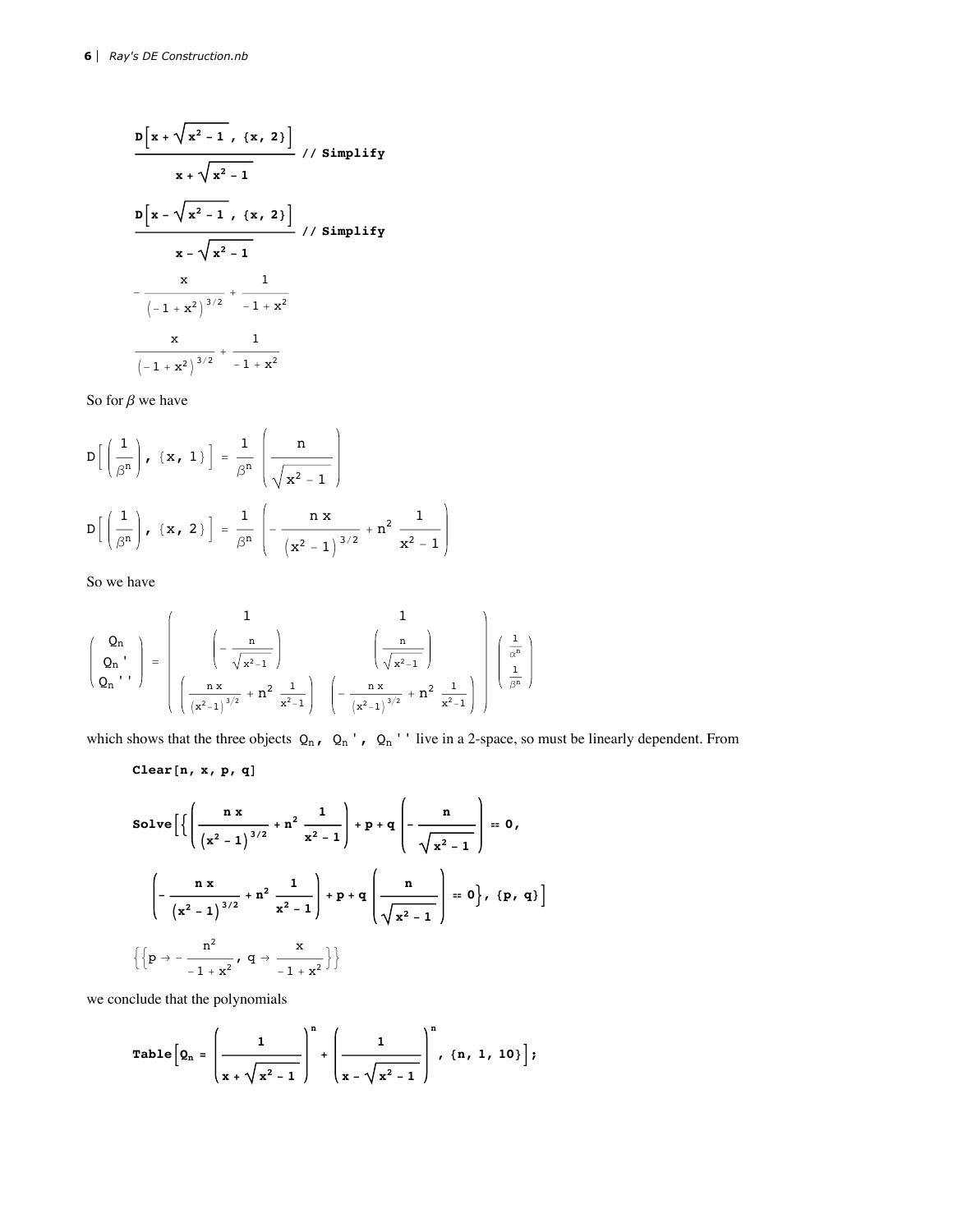**Table@8n, Simplify@QnD<, 8n, 1, 8<D êê TableForm**

1 2 x 2  $-2 + 4x^2$  $3 - 6 x + 8 x^3$ 4 2  $(1 - 8 x^2 + 8 x^4)$ 5 2 x  $(5 - 20 x<sup>2</sup> + 16 x<sup>4</sup>)$ 6  $-2 + 36x^2 - 96x^4 + 64x^6$ 7 2 x  $\left(-7 + 56 x^2 - 112 x^4 + 64 x^6\right)$ 8 2 - 64  $x^2$  + 320  $x^4$  - 512  $x^6$  + 256  $x^8$ 

are solutions of

$$
f'' + \frac{x}{x^2 - 1} f' - \frac{n^2}{x^2 - 1} f = 0
$$

or—which is the same except at  $x^2 = 1$  —

$$
\left( x^{2}-1\right) \,\, \text{f}\, \, \text{'}\, \, \text{'}\, +\, x\, \, \text{f}\, \, \text{'}\, \, -\, n^{2}\, \, \text{f}\,\, \,=\,\, 0
$$

MayerDE1[f\_, n\_] :=  $(x^2 - 1) D[f, {x, 2}] + x D[f, {x, 1}] - n^2 f$ 

Which we check:

## **Table@8n, Simplify@MayerDE1@Qn, nDD<, 8n, 1, 8<D êê TableForm**

Spanier & Oldham assert (page 196) that Mayer's DE is precisely "Chebyshev's DE," of which for  $n = 1, 2, 3, ...$  the most general solution is

 $f_n[x] = C[1] ChebyshevT[n, x] + C[2] \sqrt{1-x^2} ChebyshevU[n-1, x]$ 

which we verify. Defining symbols  $T_n$  and  $U_n$ 

```
Table [\n n, T_n = \text{ChebyshevT}[n, x], U_n = \text{ChebyshevU}[n-1, x]\n, \{n, 1, 10\};
```

```
T4
U4
1 - 8 x<sup>2</sup> + 8 x<sup>4</sup>1 - 12 x^2 + 16 x^4
```
we have (as claimed)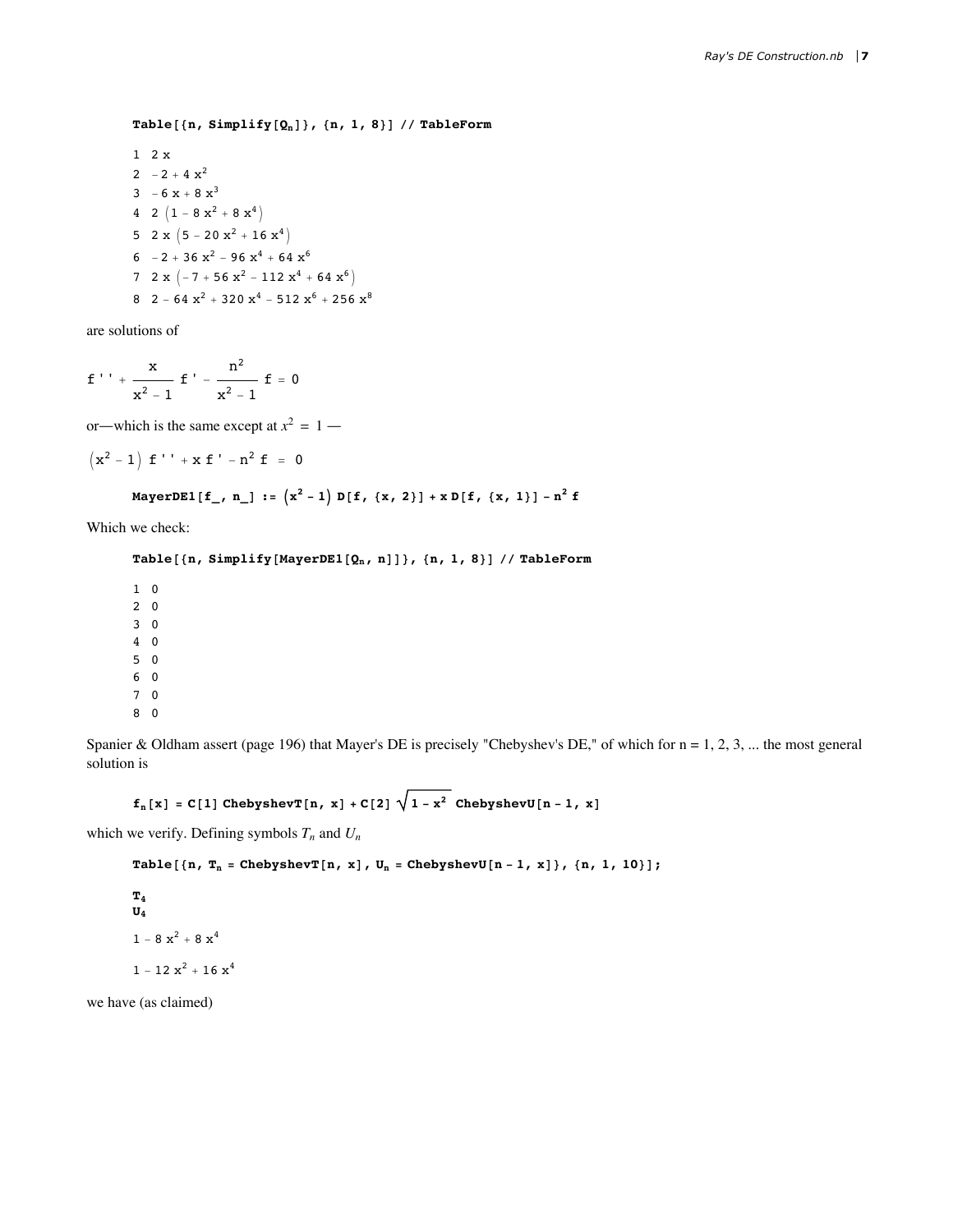```
Table \left[\left\{n, \text{ Simplify}[\text{MayerDE1}[T_n, n]], \text{Simplify}\left[\text{MayerDE1}\left[\sqrt{1-x^2} u_{n-1}, n\right]\right]\right\}, \{n, 1, 8\}\right]//
 TableForm
1 \t0 \t02003004 0 0
5006\quad 0\quad 07008 0 0
```
Mathematica presents the most general solution if the Chebyshev-Mayer DE in quite a different (but presumably equivalent) form:

$$
\begin{aligned} &\text{D} \text{Solve}\Big[\left(x^2-1\right) \text{ f'}'\left[x\right] + x \text{ f'}\left[x\right] - n^2 \text{ f}[x] = 0, \text{ f}[x], \text{ x}\Big] \\ &\left\{\Big\{\text{ f}[x] \rightarrow C[1] \cosh\Big[n\left(\log[2] + \log\Big[x + \sqrt{-1 + x^2}\,\Big]\Big)\Big] + i\,C[2] \sinh\Big[n\left(\log[2] + \log\Big[x + \sqrt{-1 + x^2}\,\Big]\Big)\Big]\Big\}\right\} \end{aligned}
$$

#### Ray's approach to the construction of Sebbar's DE

We are interested now in the polynomials  $S_n[x]$  defined

```
RaySeries2 = Series \lceil \log \lceil 1 - 3 \times h - h^3 \rceil, {h, 0, 10} ;
Table[{n, S<sub>n</sub> = SeriesCoefficient[RaySeries2, n]}, {n, 0, 10}] // TableForm
0\qquad 01 - 3x2 -\frac{9x^2}{2}3 -1-9x^34 - 3 x - \frac{81 x^4}{4}5 -9x^2 - \frac{243x^5}{5}6 -\frac{1}{2} – 27 \mathbf{x}^3 – \frac{243 \mathbf{x}^6}{2}7 - 3 x - 81 x<sup>4</sup> - \frac{2187 \text{ x}^7}{7}8 -\frac{27 x^2}{2} - 243 x^5 - \frac{6561 x^8}{8}9 -\frac{1}{3} – 54 x<sup>3</sup> – 729 x<sup>6</sup> – 2187 x<sup>9</sup>
10 - 3 x - \frac{405 x^4}{2} - 2187 x<sup>7</sup> - \frac{59049 x^{10}}{10}
```
We note that the powers augment in each instance by multiples of 3.

Write

$$
1 - 3 \times h - h^3 = (\alpha - h) (\beta - h) (\gamma - h)
$$

where  $\{\alpha, \beta, \gamma\}$  are the roots of 1 – 3 x h – h<sup>3</sup> = 0. From

Series  $[(\alpha - h) (\beta - h) (\gamma - h)$ ,  $[h, 0, 3)]$  // Normal

$$
-h3 + \alpha \beta \gamma + h2 (\alpha + \beta + \gamma) + h (-\alpha \beta - \alpha \gamma - \beta \gamma)
$$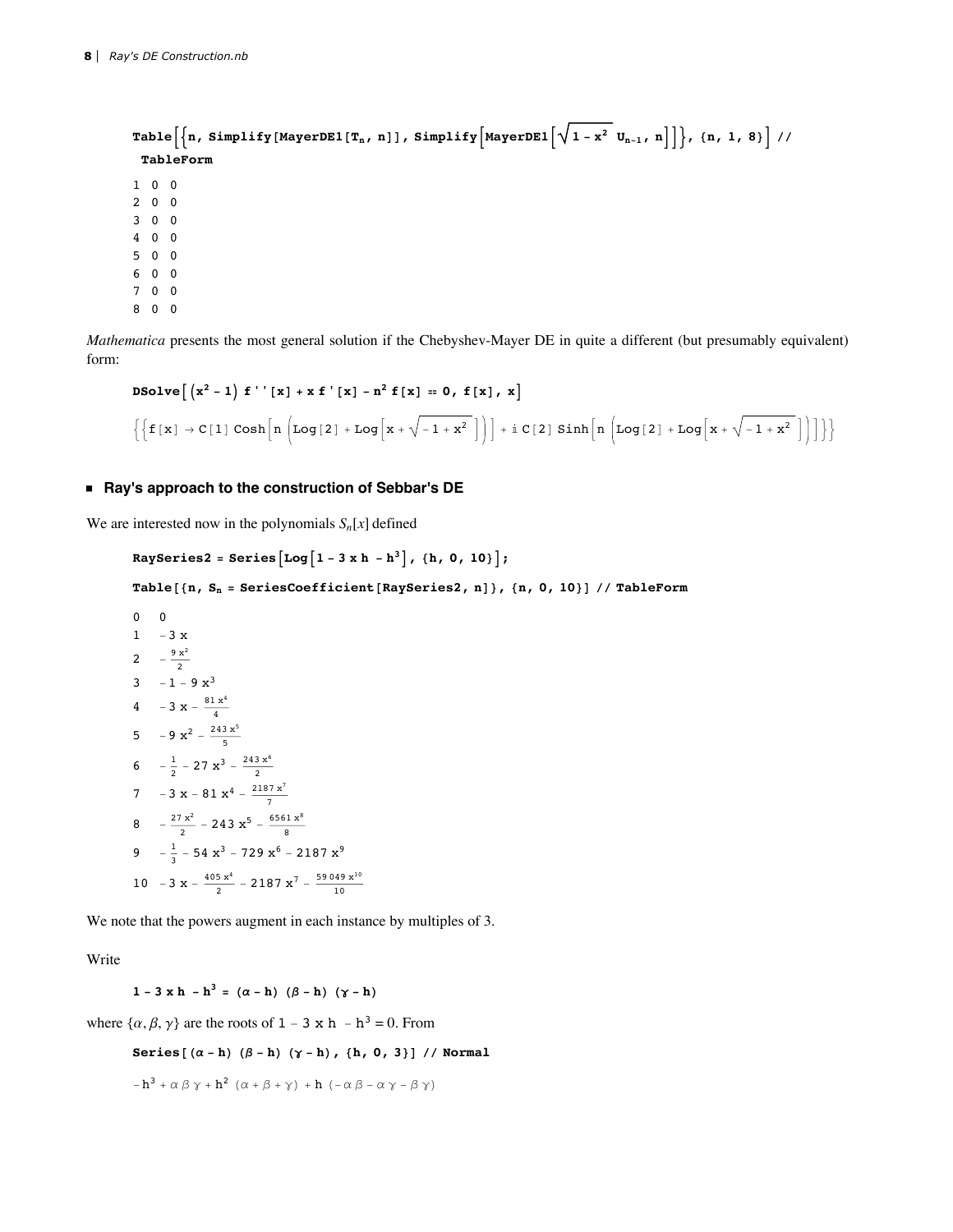we see that they satisfy the system

$$
\alpha \beta \gamma = 1
$$
  
\n
$$
\alpha \beta + \alpha \gamma + \beta \gamma = -3 x
$$
  
\n
$$
\alpha + \beta + \gamma = 0
$$

and note that if  $\{\alpha, \beta, \gamma\}$  is a solution then so is each of the 6 permutations of  $\{\alpha, \beta, \gamma\}$ ; for that reason the command

Solve  $[\{\alpha \beta \gamma = 1, \alpha \beta + \alpha \gamma + \beta \gamma = 3 \times, \alpha + \beta + \gamma = 0\}, \{\alpha, \beta, \gamma\}]$ 

produces an unworkable 6-fold redundant mess. We work therefore from

Solve 
$$
\begin{bmatrix} 1 - 3 \times h - h^3 = 0, h \end{bmatrix}
$$
  
\n
$$
\left\{ \left\{ h \rightarrow \frac{2^{1/3} \times \left( -1 + \sqrt{1 + 4 \times^3} \right)^{1/3} - \frac{(1 + \sqrt{1 + 4 \times^3})^{1/3}}{2^{1/3}} \right\}, \left\{ h \rightarrow -\frac{\left( 1 + i \sqrt{3} \right) \times \left( -1 + \sqrt{1 + 4 \times^3} \right)^{1/3} + \frac{(1 - i \sqrt{3}) \left( -1 + \sqrt{1 + 4 \times^3} \right)^{1/3}}{2 \times 2^{1/3}} \right\}, \left\{ h \rightarrow -\frac{\left( 1 - i \sqrt{3} \right) \times \left( 1 + i \sqrt{3} \right)^{1/3} + \frac{(1 + i \sqrt{3}) \left( -1 + \sqrt{1 + 4 \times^3} \right)^{1/3}}{2 \times 2^{1/3}} \right\} \right\}
$$
\n
$$
\left\{ h \rightarrow -\frac{\left( 1 - i \sqrt{3} \right) \times \left( 1 + i \sqrt{3} \right)^{1/3} + \frac{(1 + i \sqrt{3}) \left( -1 + \sqrt{1 + 4 \times^3} \right)^{1/3}}{2 \times 2^{1/3}} \right\} \right\}
$$

If we set

$$
A = \frac{2^{1/3}}{\left(-1 + \sqrt{1 + 4x^3}\right)^{1/3}}
$$

we have

$$
\alpha = A x - \frac{1}{A}
$$
\n
$$
\beta = -\left(\frac{1 + i\sqrt{3}}{2}\right) A x + \left(\frac{1 - i\sqrt{3}}{2}\right) \frac{1}{A}
$$
\n
$$
\gamma = -\left(\frac{1 - i\sqrt{3}}{2}\right) A x + \left(\frac{1 + i\sqrt{3}}{2}\right) \frac{1}{A}
$$

in which connection we notice that

$$
\omega = \left(\frac{1 + \mathbf{i} \sqrt{3}}{2}\right);
$$

and its conjugate

$$
\Omega = \left(\frac{1 - \mathbf{i} \sqrt{3}}{2}\right);
$$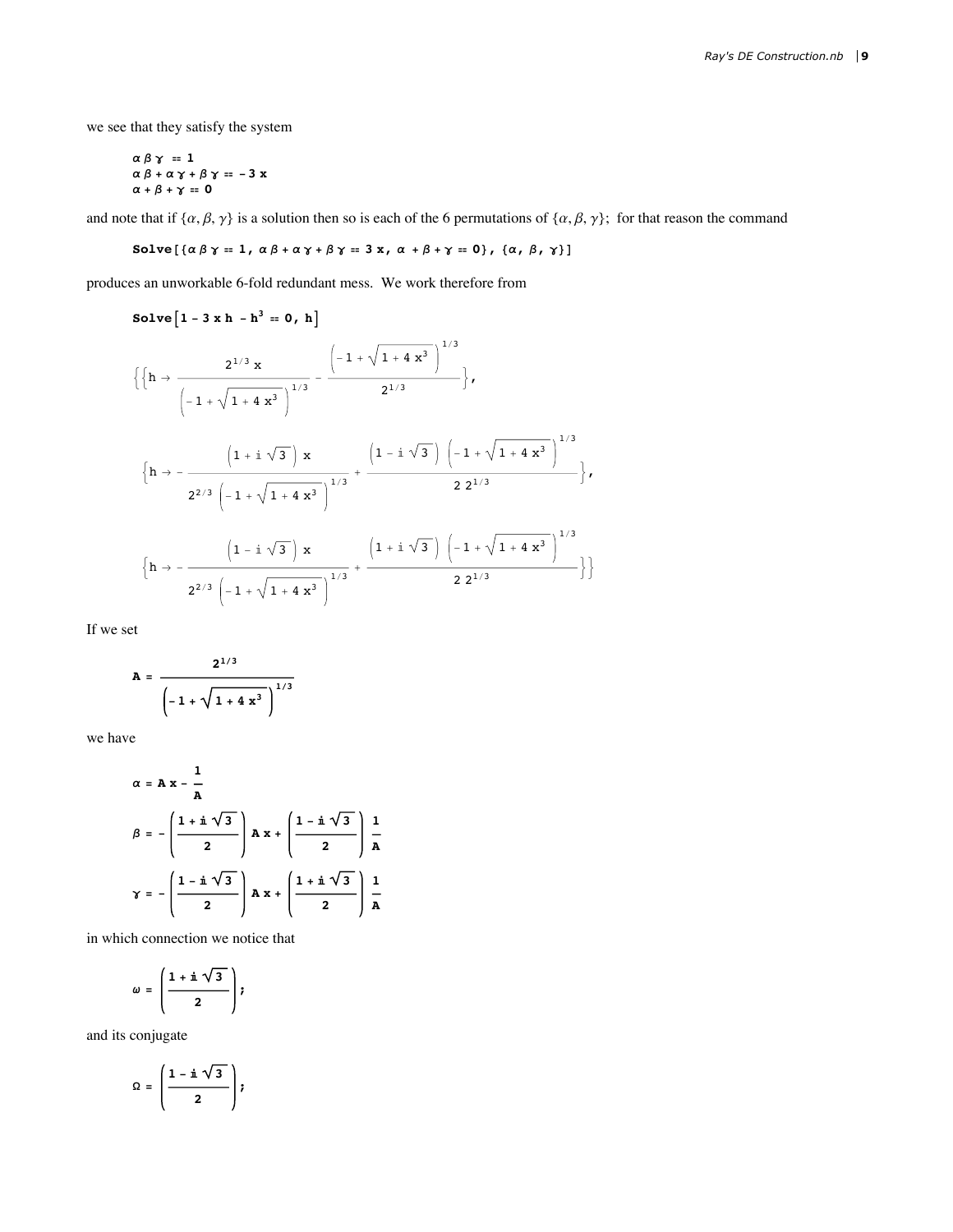are conjugate cube roots of -1:

$$
\omega^3 // Simplify
$$
  

$$
\Omega^3 // Simplify
$$
  

$$
-1
$$
  

$$
-1
$$

REMARK: I would like to write  $\overline{\omega}$  in place of  $\Omega$ , but don't because *Mathematica* complains, when I have occasion to write **Clear** [ $\overline{\omega}$ ], that " $\overline{\omega}$  is not a symbol or a string."

Dividing 1 - 3 x h - h<sup>3</sup> =  $(\alpha - h)$  ( $\beta - h$ ) ( $\gamma - h$ ) by  $\alpha \beta \gamma = 1$ , we use

$$
\frac{(\alpha - h) (\beta - h) (\gamma - h)}{\alpha \beta \gamma} = \left(1 - \frac{h}{\alpha}\right) \left(1 - \frac{h}{\beta}\right) \left(1 - \frac{h}{\gamma}\right) / / \text{Simplify}
$$
\nTrue

to obtain

Log 
$$
\left[1 - 3 \times h - h^3\right]
$$
 = Log  $\left[\left(1 - \frac{h}{\alpha}\right)\right]$  + Log  $\left[\left(1 - \frac{h}{\beta}\right)\right]$  + Log  $\left[\left(1 - \frac{h}{\gamma}\right)\right]$   
=  $\sum_{n=1}^{\infty} -\frac{1}{n} \left(\frac{1}{\alpha^n} + \frac{1}{\beta^n} + \frac{1}{\gamma^n}\right) h^n$ 

giving

$$
S_n = -\frac{1}{n} \left( \frac{1}{\alpha^n} + \frac{1}{\beta^n} + \frac{1}{\gamma^n} \right)
$$

which we check:

Table 
$$
\left[\left\{\mathbf{n}, \text{ Factor}[\text{Together}[S_{\mathbf{n}}]\right\}, \text{FullSimplify}\left[-\frac{1}{\mathbf{n}}\left(\left(\frac{1}{\alpha^{\mathbf{n}}} + \frac{1}{\beta^{\mathbf{n}}} + \frac{1}{\gamma^{\mathbf{n}}}\right)\right)\right]\right\}, \{\mathbf{n}, \mathbf{1}, \mathbf{8}\}\right] // \text{ TableForm}
$$
\n
$$
1 - 3 \times \qquad -3 \times
$$
\n
$$
2 - \frac{9 \times^2}{2} \qquad -\frac{9 \times^2}{2}
$$
\n
$$
3 - 1 - 9 \times^3 \qquad -1 - 9 \times^3
$$
\n
$$
4 - \frac{3}{4} \times \left(4 + 27 \times^3\right) \qquad -\frac{3}{4} \times \left(4 + 27 \times^3\right)
$$
\n
$$
5 - \frac{9}{5} \times^2 \left(5 + 27 \times^3\right) \qquad -\frac{9}{5} \times^2 \left(5 + 27 \times^3\right)
$$
\n
$$
6 \frac{1}{2} \left(-1 - 54 \times^3 - 243 \times^6\right) \qquad \frac{1}{2} \left(-1 - 54 \times^3 - 243 \times^6\right)
$$
\n
$$
7 - \frac{3}{7} \times \left(7 + 189 \times^3 + 729 \times^6\right) \qquad -\frac{3}{7} \times \left(7 + 189 \times^3 + 729 \times^6\right)
$$
\n
$$
8 - \frac{27}{8} \times^2 \left(2 + 9 \times^3\right) \left(2 + 27 \times^3\right) \qquad -\frac{27}{8} \times^2 \left(4 + 72 \times^3 + 243 \times^6\right)
$$

With Mayer, we elect to work with the slightly simpler "Mayer polynomials"

$$
M_n = \left(\frac{1}{\alpha^n} + \frac{1}{\beta^n} + \frac{1}{\gamma^n}\right)
$$

which, since they differ only by numeric factors, will satisfy the same linear DEs.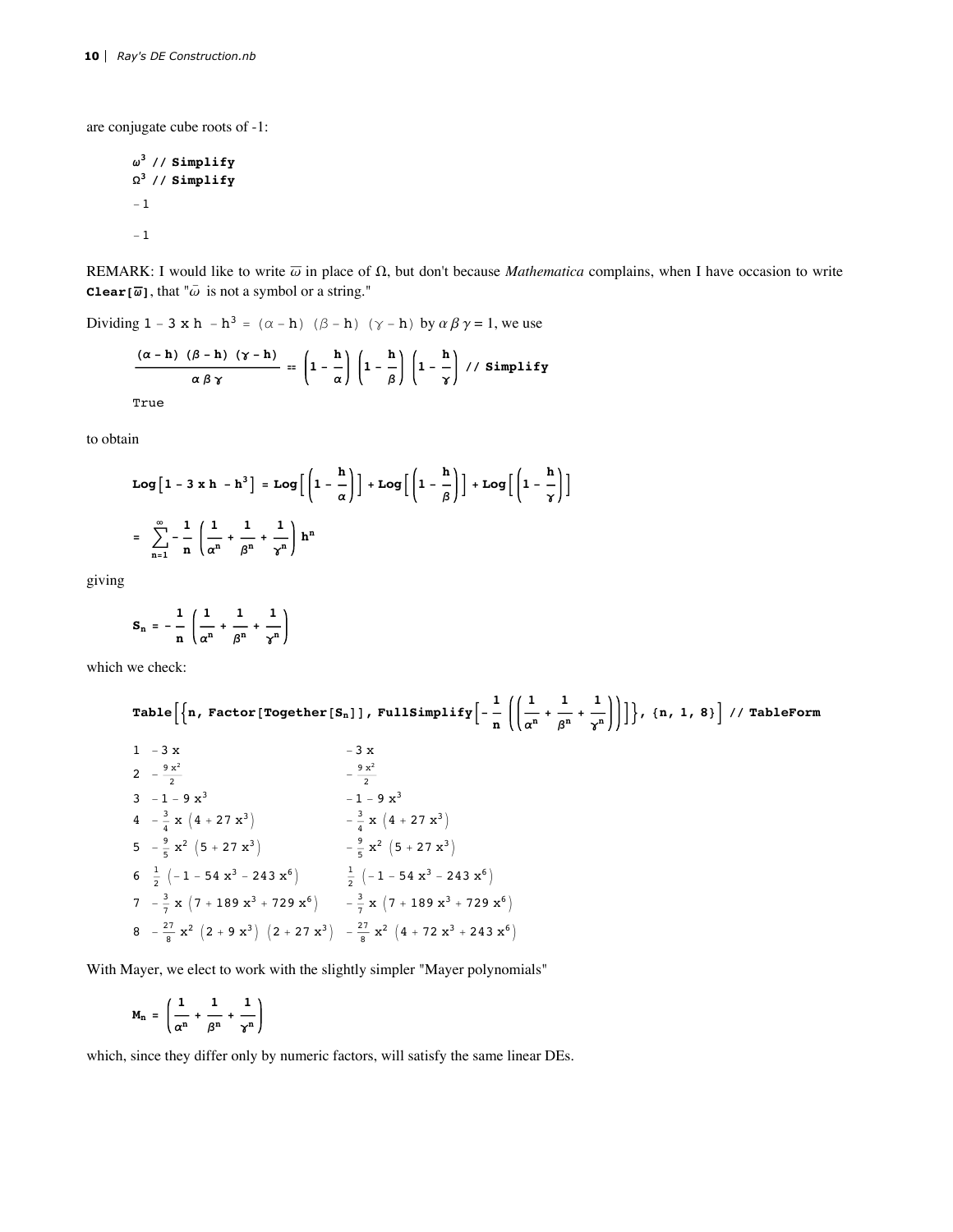$$
D\left[\frac{1}{\alpha[x]^n}, \{x, 1\}\right]
$$
\n
$$
-n \alpha[x]^{-1-n} \alpha'[x]
$$
\n
$$
f(x, 1) = \alpha[x]^n \left(-n \frac{\alpha'[x]}{\alpha[x]}\right) / \beta \text{implify}
$$
\n
$$
D\left[\frac{1}{\alpha[x]^n}, \{x, 2\}\right]
$$
\n
$$
-(-1 - n) n \alpha[x]^{-2-n} \alpha'[x]^2 - n \alpha[x]^{-1-n} \alpha'[x]
$$
\n
$$
f(x, 2) = \frac{1}{\alpha[x]^n} \left(n (n+1) \left(\frac{\alpha'[x]}{\alpha[x]}\right)^2 - n \frac{\alpha'[x]}{\alpha[x]}\right) / \beta \text{ simplify}
$$
\n
$$
T\text{true}
$$
\n
$$
D\left[\frac{1}{\alpha[x]^n}, \{x, 3\}\right]
$$
\n
$$
-(-2 - n) (-1 - n) n \alpha[x]^{-3-n} \alpha'[x]^3 - 3 (-1 - n) n \alpha[x]^{-2-n} \alpha'[x] \alpha''[x] - n \alpha[x]^{-1-n} \alpha^{(3)}[x]
$$
\n
$$
f(x, 3) = \frac{1}{\alpha[x]^n} \left(-n (1 + n) (2 + n) \left(\frac{\alpha'[x]}{\alpha[x]} \right)^3 + 3n (1 + n) \frac{\alpha'[x]}{\alpha[x]} \frac{\alpha''[x]}{\alpha[x]} - n \frac{\alpha^{(3)}[x]}{\alpha[x]} \right) / \beta \text{ simplify}
$$

True

Formally identical results pertain to  $\beta$  and  $\gamma$ ; distinctions arise when we undertake to evaluate the ratios

$$
\frac{\alpha' \left[\mathbf{x}\right]}{\alpha\left[\mathbf{x}\right]}, \frac{\alpha''\left[\mathbf{x}\right]}{\alpha\left[\mathbf{x}\right]}, \frac{\alpha^{(3)}\left[\mathbf{x}\right]}{\alpha\left[\mathbf{x}\right]}
$$

and their analogs, and this is where things begin to get messy. We have ultimately to build upon these definitions:

$$
A = \frac{2^{1/3}}{\left(-1 + \sqrt{1 + 4x^3}\right)^{1/3}};
$$

$$
\omega = \left(\frac{1 + i\sqrt{3}}{2}\right);
$$

$$
\Omega = \left(\frac{1 - i\sqrt{3}}{2}\right);
$$

but in an attempt to avoid intractable complexities will work so long as we can from these generic constructions:

Clear [A,  $\omega$ ,  $\Omega$ ,  $\alpha$ ,  $\beta$ ,  $\gamma$ ]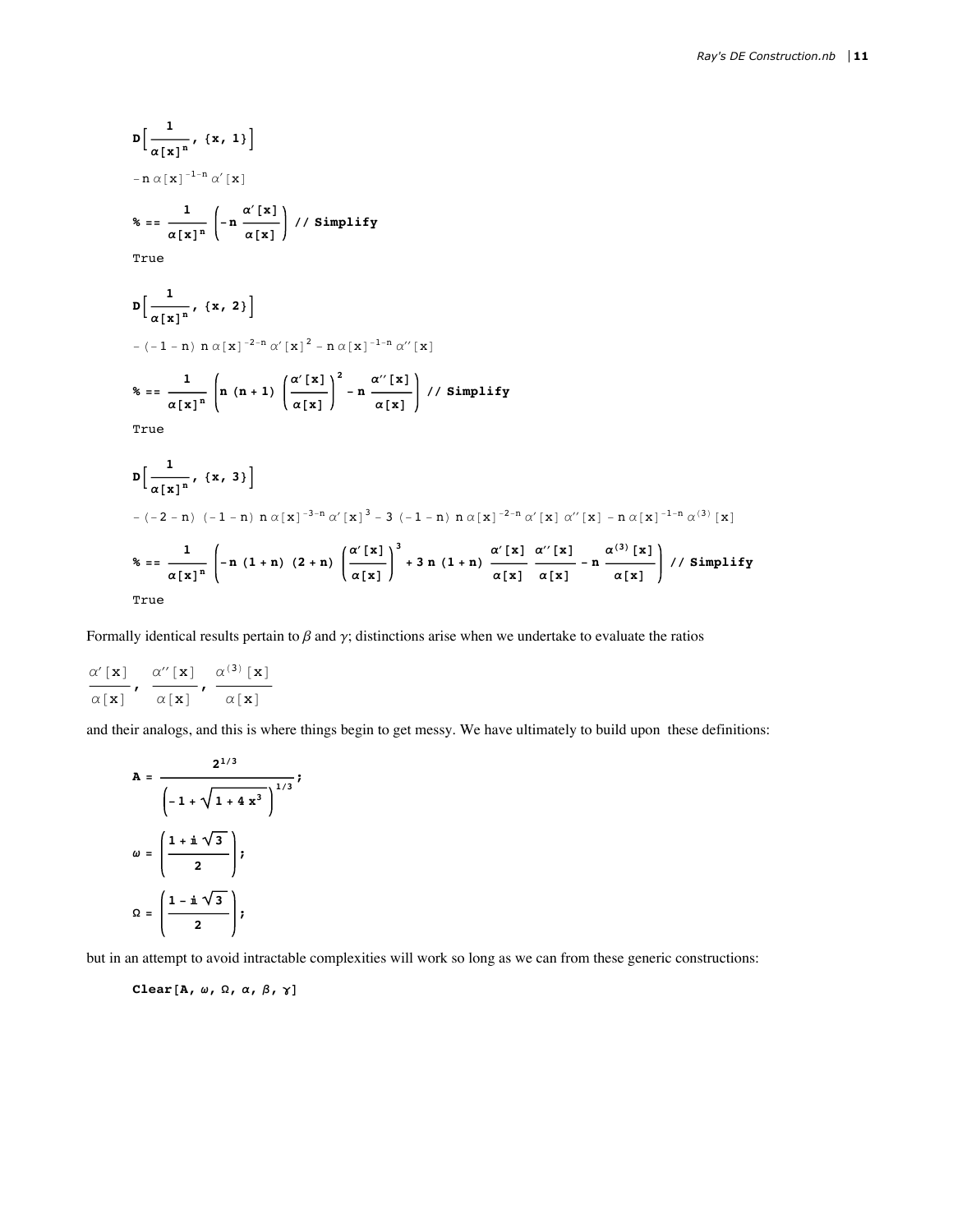$$
\alpha[x_{\perp}] := A[x] x - \frac{1}{A[x]}
$$
  

$$
\beta[x_{\perp}] := -\omega A[x] x + \Omega \frac{1}{A[x]}
$$
  

$$
\gamma[x_{\perp}] := -\Omega A[x] x + \omega \frac{1}{A[x]}
$$

 $\blacksquare$  The case  $\alpha$ 

$$
C_{a1} = \left(-n \frac{D[\alpha[x], \{x, 1\}]}{\alpha[x]}\right) // Together
$$
\n
$$
C_{a2} = \left(n (n + 1) \left(\frac{D[\alpha[x], \{x, 1\}]}{\alpha[x]}\right)^2 - n \frac{D[\alpha[x], \{x, 2\}]}{\alpha[x]}\right) // Together
$$
\n
$$
C_{a3} = \left(-n (1 + n) (2 + n) \left(\frac{D[\alpha[x], \{x, 1\}]}{\alpha[x]}\right)^3 + \frac{D[\alpha[x], \{x, 1\}]}{\alpha[x]}\right)^3 + \frac{D[\alpha[x], \{x, 1\}]}{\alpha[x]}\right)^3 + \frac{D[\alpha[x], \{x, 2\}]}{\alpha[x]}\right) // Together
$$
\n
$$
= \frac{n (\lambda[x]^3 + \lambda'[x] + x \lambda[x]^2 \lambda'[x])}{\lambda[x] (-1 + x \lambda[x]^2)}
$$
\n
$$
\left(n \lambda[x]^6 + n^2 \lambda[x]^6 + 4 n \lambda[x]^3 \lambda'[x] + 2 n^2 \lambda[x]^3 \lambda'[x] + 2 n^2 x \lambda[x]^5 \lambda'[x] - n \lambda'[x]^2 + n^2 \lambda'[x]^2 + 4 n x \lambda[x]^2 \lambda'[x] + 2 n^2 x \lambda[x]^3 \lambda'[x] + 2 n^2 x \lambda[x]^5 \lambda'[x] - \frac{n \lambda'[x]^2 + n^2 \lambda'[x]^2 + 4 n x \lambda[x]^2 \lambda'[x] + n^2 x \lambda[x]^5 \lambda'[x] - n^2 \lambda[x]^6 \lambda'[x] - n^2 \lambda[x]^6 \lambda'[x] - n^2 \lambda[x]^7 \lambda'[x]^2 + n^2 \lambda[x]^8 \lambda'[x]^2 - \frac{3 n^2 x \lambda[x]^6 \lambda'[x] - 3 n^3 x \lambda[x]^6 \lambda'[x] - 6 n \lambda[x]^5 \lambda'[x] - 5 n^2 \lambda[x]^3 \lambda'[x]^2 - 3 n^3 x \lambda[x]^6 \lambda'[x] - 2 n^2 x \lambda[x]^5 \lambda'[x]^2 - 6 n^3 x \lambda[x]^5 \lambda'[x]^2 - 3 n^2 x^2 \lambda[x]^7 \lambda'[x]^2 - 3 n^3 x \lambda[x]^5 \lambda'[x]^2 - 2 n^2 x^2 \lambda[x]^5 \lambda'[x]^2 - 3 n^2 x^2 \lambda[x]^7 \lambda'[x]^2 - 3 n^3 x^2 \
$$

## **The case**  $\beta$

NOTE: Since these results are so complicated, I display only the simplest of them.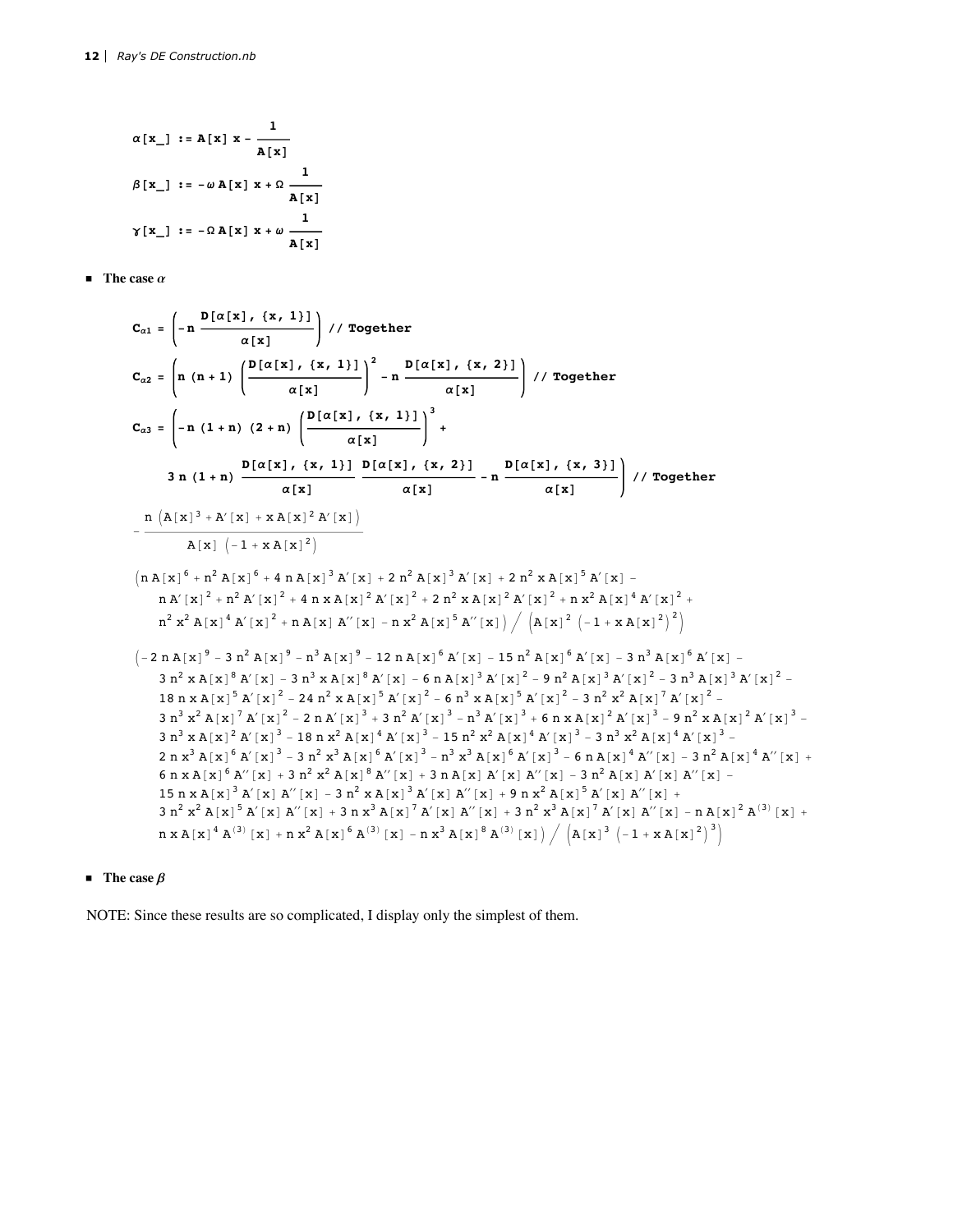$$
C_{\beta1} = \left(-n \frac{D[\beta[x], \{x, 1\}]}{\beta[x]}\right) // Together
$$
\n
$$
C_{\beta2} = \left(n (n+1) \left(\frac{D[\beta[x], \{x, 1\}]}{\beta[x]}\right)^2 - n \frac{D[\beta[x], \{x, 2\}]}{\beta[x]}\right) // Together;
$$
\n
$$
C_{\beta3} = \left(-n (1+n) (2+n) \left(\frac{D[\beta[x], \{x, 1\}]}{\beta[x]}\right)^3 + \frac{D[\beta[x], \{x, 1\}]}{\beta[x]} - n \frac{D[\beta[x], \{x, 3\}]}{\beta[x]}\right) // Together;
$$
\n
$$
3 n (1+n) \frac{D[\beta[x], \{x, 1\}]}{\beta[x]} \frac{D[\beta[x], \{x, 2\}]}{\beta[x]} - n \frac{D[\beta[x], \{x, 3\}]}{\beta[x]} \right) // Together;
$$
\n
$$
-\frac{n (\omega A[x]^3 + \Omega A'[x] + x \omega A[x]^2 A'[x])}{A[x] (-\Omega + x \omega A[x]^2)}
$$

**The case**  $\gamma$ 

$$
C_{\gamma1} = \left(-n \frac{D[\gamma[x], \{x, 1\}]}{\gamma[x]}\right) // Together
$$
\n
$$
C_{\gamma2} = \left(n (n+1) \left(\frac{D[\gamma[x], \{x, 1\}]}{\gamma[x]}\right)^2 - n \frac{D[\gamma[x], \{x, 2\}]}{\gamma[x]}\right) // Together;
$$
\n
$$
C_{\gamma3} = \left(-n (1+n) (2+n) \left(\frac{D[\gamma[x], \{x, 1\}]}{\gamma[x]}\right)^3 + \frac{D[\gamma[x], \{x, 1\}]}{\gamma[x]} - n \frac{D[\gamma[x], \{x, 3\}]}{\gamma[x]}\right) // Together;
$$
\n
$$
3 n (1+n) \frac{D[\gamma[x], \{x, 1\}]}{\gamma[x]} \frac{D[\gamma[x], \{x, 2\}]}{\gamma[x]} - n \frac{D[\gamma[x], \{x, 3\}]}{\gamma[x]} // Together;
$$
\n
$$
-\frac{n (\Omega A[x]^3 + \omega A[x] + x \Omega A[x]^2 A'[x])}{A[x] (-\omega + x \Omega A[x]^2)}
$$

## Assembly and implications

We have now

$$
\begin{pmatrix}\nM_n \\
M_n \\
M_n\n\end{pmatrix} = \begin{pmatrix}\n1 & 1 & 1 \\
C_{\alpha 1} & C_{\beta 1} & C_{\gamma 1} \\
C_{\alpha 2} & C_{\beta 2} & C_{\gamma 2} \\
C_{\alpha 3} & C_{\beta 3} & C_{\gamma 3}\n\end{pmatrix} \begin{pmatrix}\n\frac{1}{\alpha^n} \\
\frac{1}{\beta^n} \\
\frac{1}{\gamma^n}\n\end{pmatrix}
$$

and infer that there must exist a linear relationship among  $M_n$  and its first three derivatives:

 $\label{eq:20} \begin{array}{cc} \displaystyle {{M_{\rm{n}}}}^{(3)}\, +\,p\,\, {{M_{\rm{n}}}}^{\;\; \prime}\,\; +\,q\,\, {{M_{\rm{n}}}}^{\;\; \prime}\,\, +\,r\,\, {{M_{\rm{n}}}}\, =\,0 \end{array}$ 

NOTE: This DE is of 3rd degree because

$$
1 - 3 \times h - h^3 = (\alpha - h) (\beta - h) (\gamma - h)
$$

is cubic in h.

We look now to the evaluation of p, q and r: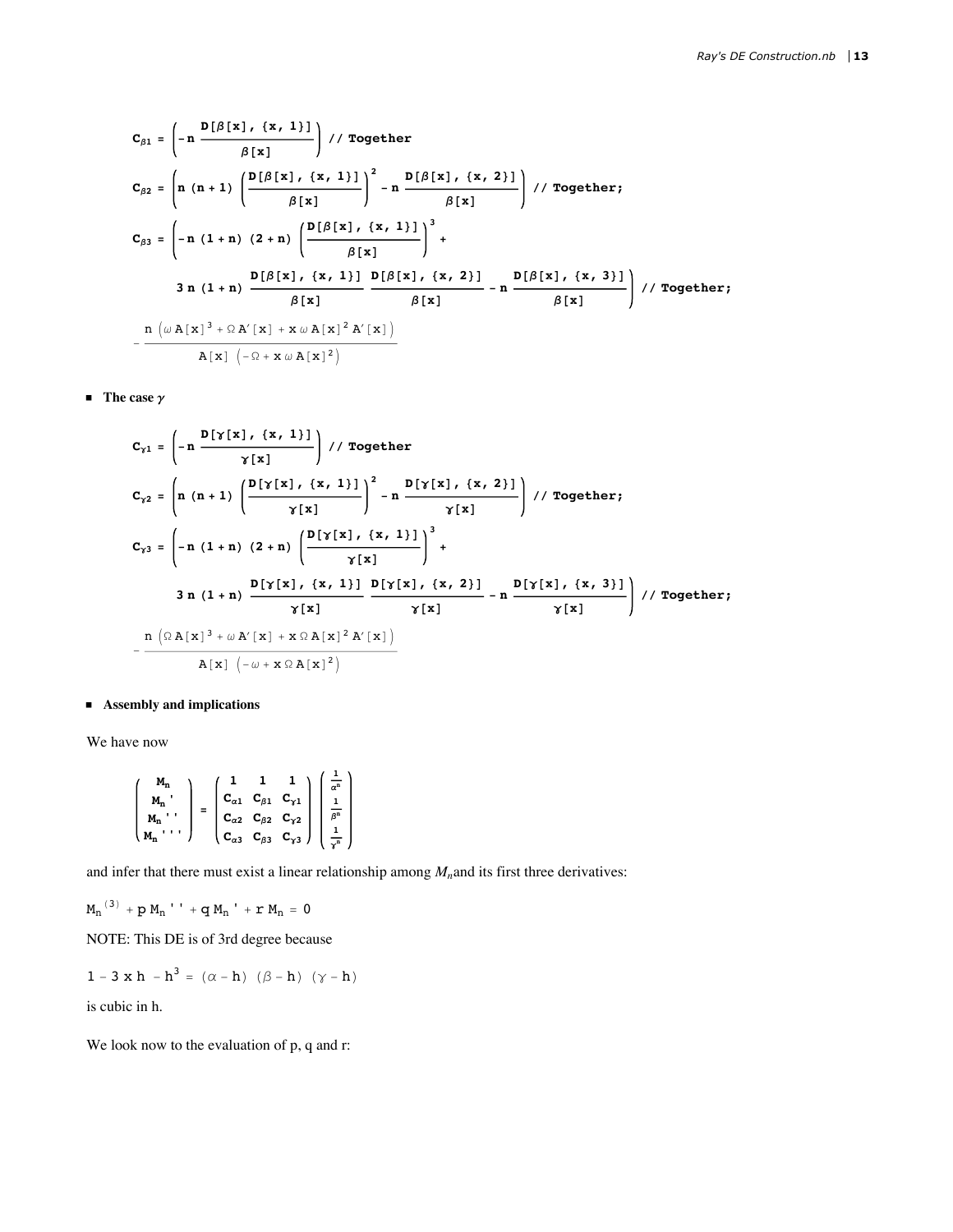```
Solve [(C_{\alpha 3} + p C_{\alpha 2} + q C_{\alpha 1} + r = 0, C_{\beta 3} + p C_{\beta 2} + q C_{\beta 1} + r = 0, C_{\gamma 3} + p C_{\gamma 2} + q C_{\gamma 1} + r = 0], (p, q, r)]//
  Simplify
\left\{ \{p \to (-3 (2 + n) x^{2} \omega \Omega A[x]^{8} - 6 (1 + n) x \omega \Omega A'[x]^{2} + \right\}2 (-1+n) x^2 (\omega^2 + \omega \Omega + \Omega^2) A [x]^2 A' [x]^2 + (\omega^2 + \omega \Omega + \Omega^2) A [x]^4 (-2-n+2 (5+n) x^3 A' [x]^2) +
                2 \times A[x]<sup>6</sup> ((2 + n) (\omega^2 + \omega \Omega + \Omega^2) - 3 (3 + n) x^3 \omega \Omega A'[x]^2) - x (\omega^2 + \omega \Omega + \Omega^2) A[x]^3((-4 + n) A' [x] - 6 x A'' [x]) + x^2 (\omega^2 + \omega \Omega + \Omega^2) A [x]^{5} ((4 + 5 n) A' [x] - 6 x A'' [x]) -3\;\omega\,\Omega\;A\,[\,x\,]\;\;\left(\; (\,4\,+\,n\,)\;\,A^{\,\prime}\,[\,x\,]\,+\,2\,\,x\,A^{\,\prime\prime}\,[\,x\,]\, \right)\;+\,3\;x^3\;\omega\,\Omega\;A\,[\,x\,]\,^{\,7}\;\left(\;-\; (\,4\,+\,3\,\,n\,)\;\,A^{\,\prime}\,[\,x\,]\,+\,2\,\,x\,A^{\,\prime\prime}\,[\,x\,]\, \right)\;\right/\;(A[x] (-1+xA[x]^2) (-\Omega+ x \omega A[x]^2) (\omega - x \Omega A[x]^2) (A[x] + 2xA'[x])),q \, \rightarrow \, \left(\textcolor{blue}{-3}\, \left(2+3\,\,n+\textcolor{blue}{n^2}\right)\, \, x \,\, \omega \,\, \Omega \, A \, \left[\,x\,\right]^{\, 10}\, +\, 12\, \, \left(1+3\,\,n+\textcolor{blue}{n^2}\right)\, \, x^2 \,\, \omega \,\, \Omega \, A' \, \left[\,x\,\right]^{\, 4}\, +12 \times \omega \Omega A [x] A [x]<sup>2</sup> (3 + 6 n + n<sup>2</sup>) A [x] + (1 + n) x A "[x]) + A [x]<sup>2</sup> (3 (14 + 9 n + n<sup>2</sup>) \omega \Omega A [x]<sup>2</sup> +
                        4 (1 + n + n^{2}) x^{3} (\omega^{2} + \omega \Omega + \Omega^{2}) A' [x]^{4} + 12 x^{2} \omega \Omega A'' [x]^{2} + 2 x \omega \Omega A' [x] (15 A'' [x] - 2 x A^{(3)} [x]) +A[x]^3 (12 (1 + n^2) x^2 (\omega^2 + \omega \Omega + \Omega^2) A'[x]^3 - 4 (-1 + n) x^3 (\omega^2 + \omega \Omega + \Omega^2) A'[x]^2 A''[x] -\omega \, \Omega \, \left( \, 3 \, \, \left( 2\,+\,n \,\right) \, {\rm A}^{\prime \prime} \, \left[ \, {\rm x} \, \right] \, +\, 2 \, \, {\rm x} \, {\rm A}^{\,(3)} \, \left[ \, {\rm x} \, \right] \, \right) \; - \; \left( \omega^2 \, + \, \omega \, \Omega \, + \, \Omega^2 \, \right) \, {\rm A} \, \left[ \, {\rm x} \, \right]^{\,5} \, \left( -\,2 \, \, \left( 2\, +\,n \right)^{\,2} \, {\rm A}^{\prime} \, \left[ \, {\4 \, \left(-1 - 6 \, n + n^2\right) \, x^3 \, A' \, \bigl[ \,x \,\bigr]^{\,3} \, + \, 4 \, \, \left(5 + n\right) \, \, x^4 \, A' \, \bigl[ \,x \,\bigr]^{\,2} \, A'' \, \bigl[ \,x \,\bigr] \, - \, x \, \, \left(5 \, \, \left(2 + n\right) \, A'' \, \bigl[ \,x \,\bigr] \, + \, 2 \, \, x \, A^{\, (3)} \, \bigl[ \,x \,\bigr] \,\bigr) \,\bigr] \, - \, 0 \, \, x \, A'x A[x]^7 (-4 n (2 + n) (\omega^2 + \omega \Omega + \Omega^2) A'[x] + 12 (7 + 12 n + 3 n^2) x^3 \omega \Omega A'[x]^3 -12 (3 + n) x^4 \omega \Omega A' [x]^2 A'' [x] + x (\omega^2 + \omega \Omega + \Omega^2) (7 (2 + n) A'' [x] + 2 x A^{(3)} [x]) +x^{2} \omega \Omega A[x^{9} (-6 (4 + 8 n + 3 n^{2}) A'[x] + x (9 (2 + n) A''[x] + 2 x A^{(3)}[x]) -\mathbf{x}\;\left(\omega^2\,+\,\omega\,\,\Omega\,+\,\Omega^2\right)\;\mathbf{A}\left[\,\mathbf{x}\,\right]^{\,4}\;\left(-\,3\;\left(-\,2\,+\,5\,\,n\,+\,3\,\,n^2\,\right)\;\mathbf{A}'\left[\,\mathbf{x}\,\right]^{\,2}\,+\,4\;\left(-\,3\,-\,n\,+\,n^2\,\right)\;\mathbf{x}^3\;\mathbf{A}'\left[\,\mathbf{x}\,\right]^{\,4}\,+\,12\,\,\mathbf{x}^2\;\mathbf{A}''\left[\,\mathbf{x}\,\right]^{\,2}\,+\,4\,\mathbf{x}^3\;\mathbf{A}'2 \times A' [x] ( (-7 + 4 n) A'' [x] + 2 \times A^{(3)} [x]) ) + A [x]^{8} ( (2 + 3 n + n^{2}) ( \omega^{2} + \omega \Omega + \Omega^{2}) -39 (2 + 3 n + n^2) x^3 \omega \Omega A' [x]^2 - 12 x^5 \omega \Omega A'' [x]^2 + 2 x^4 \omega \Omega A' [x] (3 (3 + 4 n) A'' [x] + 2 x A^{(3)} [x]) +x^2 A [x]<sup>6</sup> (3 (6 + 5 n + n<sup>2</sup>) (\omega^2 + \omega \Omega + \Omega^2) A' [x]<sup>2</sup> - 12 (5 + 5 n + n<sup>2</sup>) x<sup>3</sup> \omega \Omega A' [x]^4 +
                       12 x^2 (\omega^2 + \omega \Omega + \Omega^2) A'' [x]^2 - 2x (\omega^2 + \omega \Omega + \Omega^2) A' [x] ((1 + 8n) A'' [x] + 2x A^{(3)} [x])) )(A[x]^2 (-1+xA[x]^2) (-Q+xA[x]^2) (\omega - x \Omega A[x]^2) (A[x] + 2xA'[x])^2), r \rightarrow- (n ((2 + 3 n + n<sup>2</sup>) \omega \Omega A[x]<sup>11</sup> + 2 (37 + 21 n + 2 n<sup>2</sup>) x \omega \Omega A[x] A'[x]<sup>4</sup> + 4 (8 + 6 n + n<sup>2</sup>) x<sup>2</sup> \omega \Omega A'[x]<sup>5</sup> + A[x]<sup>2</sup>A' [x] ^2 ([56 + 15 n + n^2) \omega \Omega A' [x] + 4 n (2 + n) x^3 (\omega^2 + \omega \Omega + \Omega^2) A' [x] ^3 - 6 (1 + n) x \omega \Omega A'' [x]) +A[x]^4 ( (-8 + 21 n + 5 n^2) x (\omega^2 + \omega \Omega + \Omega^2) A' [x]^3 + 4 n (2 + n) x^4 (\omega^2 + \omega \Omega + \Omega^2) A' [x]^5 +2 (-1+n) x^2 (\omega^2 + \omega \Omega + \Omega^2) A' [x]^2 A'' [x] + \omega \Omega A^{(3)} [x] +
                       A [x]<sup>6</sup> ( (8 + 15 n + 13 n<sup>2</sup>) x<sup>2</sup> (\omega<sup>2</sup> + \omega \Omega + \Omega<sup>2</sup>) A' [x]<sup>3</sup> + 4 (8 + 6 n + n<sup>2</sup>) x<sup>5</sup> \omega \Omega A' [x]<sup>5</sup> +2 (5 + n) x^3 (\omega^2 + \omega \Omega + \Omega^2) A' [x]^2 A'' [x] - (\omega^2 + \omega \Omega + \Omega^2) ( (2 + n) A'' [x] + x A^{(3)} [x]) +A[x]^8 (2 + 3n + n^2) (\omega^2 + \omega \Omega + \Omega^2) A'[x] + (104 + 117n + 25n^2) x^3 \omega \Omega A'[x]^3 -6 (3 + n) x^4 \omega \Omega A' [x]^2 A'' [x] + x (\omega^2 + \omega \Omega + \Omega^2) (2 (2 + n) A'' [x] + x A^{(3)} [x]) +x \omega \Omega A[x]^{10} (7 (2 + 3 n + n^2) A'[x] - x (3 (2 + n) A'[x] + x A^{(3)}[x]) ) +(\omega^2 + \omega \Omega + \Omega^2) A[x]<sup>5</sup> ((10 + 7 n + n<sup>2</sup>) A'[x]<sup>2</sup> + 6 (-1 + 3 n + 2 n<sup>2</sup>) x<sup>3</sup> A'[x]<sup>4</sup> +
                               6 x^2 A'' [x]^2 - x A' [x] ((-13 + n) A'' [x] + 2 x A^{(3)} [x]) +X A [x]<sup>7</sup> (2 (-2+5 n + 3 n<sup>2</sup>) (\omega^2 + \omega \Omega + \Omega^2) A' [x]<sup>2</sup> + 2 (55 + 45 n + 8 n<sup>2</sup>) x<sup>3</sup> \omega \Omega A' [x]<sup>4</sup> -
                                6 x^2 (\omega^2 + \omega \Omega + \Omega^2) A'' [x]^2 + x (\omega^2 + \omega \Omega + \Omega^2) A' [x] (5 (-1 + n) A'' [x] + 2 x A^{(3)} [x]) +A[x]<sup>3</sup> (2 (-1+9 n + 4 n<sup>2</sup>) x^2 (\omega^2 + \omega \Omega + \Omega^2) A'[x]<sup>4</sup> - 6 x \omega \Omega A'' [x]<sup>2</sup> +
                               \omega \Omega A' [x] \left(-3(7+n) A'' [x] + 2 x A^{(3)} [x]\right) +
                       x^{2} \omega \Omega A[x]^{9} ((62 + 69 n + 19 n^{2}) A'[x]^{2} + 6 x^{2} A''[x]^{2} - x A'[x] ((3 + 9 n) A''[x] + 2 x A^{(3)}[x]))))(A[x]^3 (-1 + x A[x]^2) (-\Omega + x \omega A[x]^2) (\omega - x \Omega A[x]^2) (A[x] + 2 x A'[x])^2)
```
So we have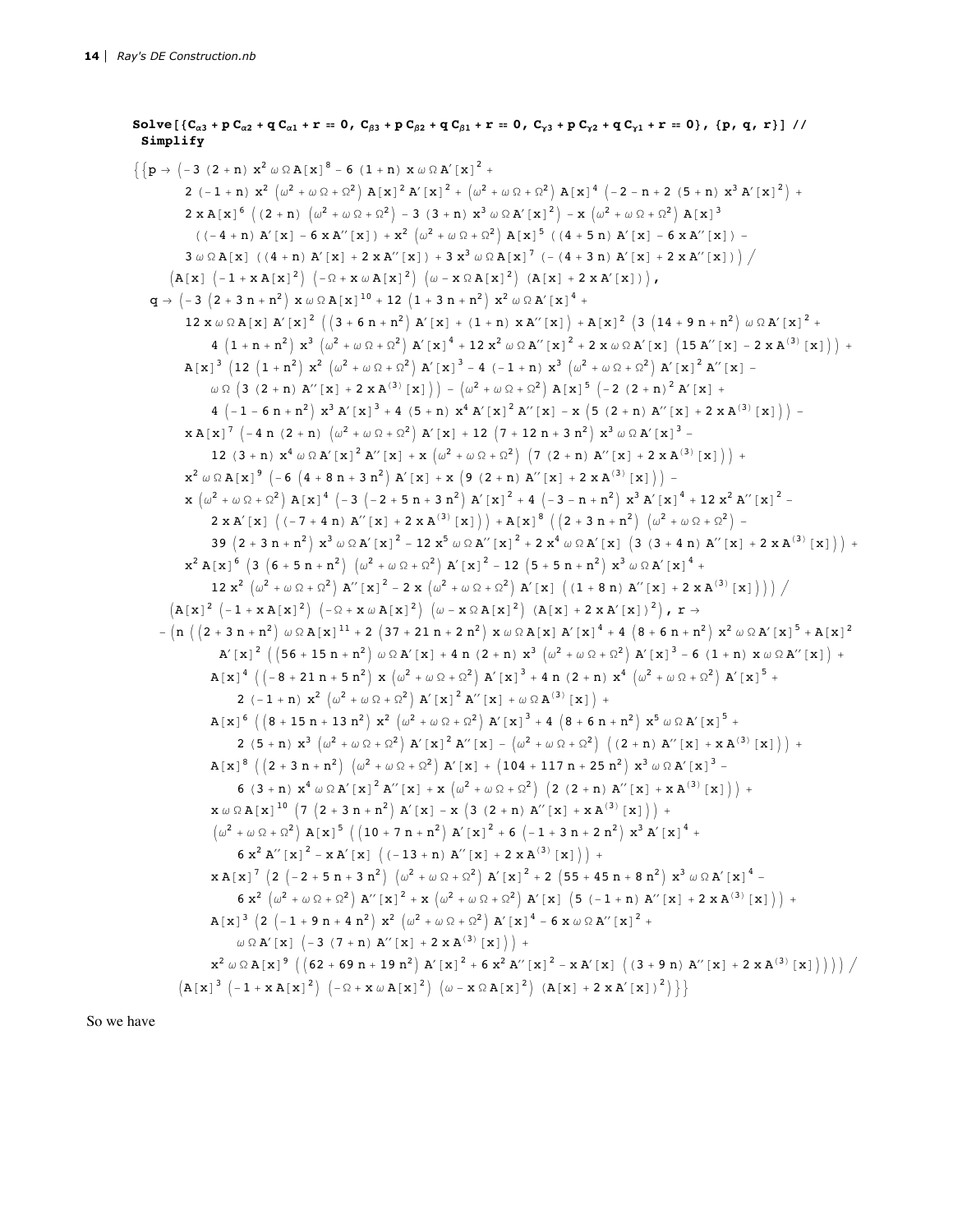$$
p = [-3 (2 + n) x2 \omega \Omega A[x]3 - 6 (1 + n) x \omega \Omega A'[x]2 +\n2 (-1 + n) x2 \omega^2 \omega^2 + \omega^2 + 6(1 + n) x2 \omega^2 \Omega^2 + 6(1 + n) x2 \omega^2 A'[x]2 +\n2 x |x|2 (2 + n) (\omega2 + \omega^2 + \omega^2 + n^2) - 3 (3 + n) x2 \omega \Omega A'[x]2 - x (\omega2 + \omega \Omega + \Omega2) A[x]2\n((-4 + n) A'[x] - 6 x A''(x)] + x2 (\omega2 + \omega \Omega A'[x]2) (4(x + 5 n) A'[x] - 6 x A''(x)])\n3  $\omega \Omega A[x] (4 + n) A'[x] + 2 x A''(x)] + 3 x2 \omega \Omega A'[x]2 + (4 + 3 n) A'[x]2 +\n12 x  $\omega \Omega X[X |X|^{2}] (4 + 6 n + n2) A'[x]2 + (4 + 3) A'[x]2 + (4 + 3) A'[x]2 +\n12 x  $\omega \Omega X[X |X|^{2}] (4 + 6 n + n2) A'[x]2 + 2 x2 \omega \Omega A'[x]2 +\n12 x  $\omega \Omega X[X |X|^{2}] (4 + 6 n + n2) A'[x]2 + 4 (4 + n) x A''(x)] + A[x]2 (3 (14 + 9 n + n2) \omega \Omega A'[x]2 +\n4 (1 + n + n2) x2 (\omega2 + \omega \Omega + \Omega2) A'[x]2 + 4 (4 + n) x A'[x]2 + 2 x A(3) [x1]) +\nA[x$$$$
$$

## $\blacksquare$  Final simplifications

We have gone now as far as we can go with the assignment of generic meanings to A[x],  $\omega$  and  $\Omega$ . We look now to the simplifications that result when specific values—appropriate to the problem at hand—are assigned to those expressions: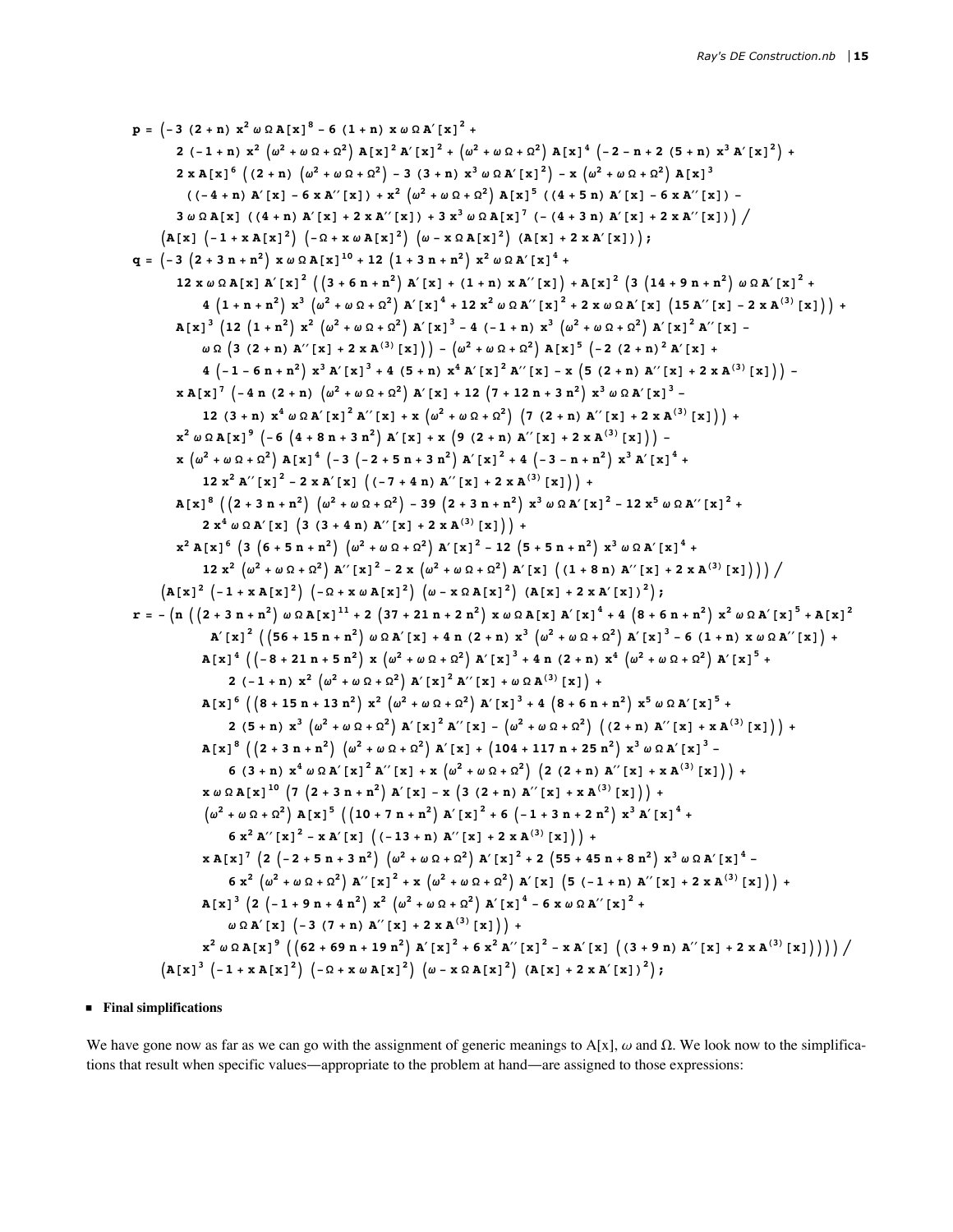$$
A[x_{-}] := \frac{2^{1/3}}{\left(-1 + \sqrt{1 + 4x^{3}}\right)^{1/3}};
$$
\n
$$
\omega = \left(\frac{1 + i\sqrt{3}}{2}\right);
$$
\n
$$
\Omega = \left(\frac{1 - i\sqrt{3}}{2}\right);
$$
\n
$$
P \text{ // FullSimplify}
$$
\n
$$
\frac{18x^{2}}{1 + 4x^{3}}
$$
\n
$$
q \text{ // FullSimplify}
$$
\n
$$
\frac{(10 - 3n(1 + n))x}{1 + 4x^{3}}
$$
\n
$$
r \text{ // FullSimplify}
$$
\n
$$
-\frac{n^{2}(3 + n)}{1 + 4x^{3}}
$$

NOTE: Each of those simplifications took *Mathematica* not not more than a couple of seconds.

We are brought thus to the conclusion that the Mayer polynomials  $M_n[x]$  are solutions of

$$
f^{(3)} + \frac{18 x^2}{1 + 4 x^3} f'' + \frac{(10 - 3 n (1 + n)) x}{1 + 4 x^3} f' - \frac{n^2 (3 + n)}{1 + 4 x^3} f = 0
$$

**or** 

$$
\left(1\,+\,4\,\,x^{\,3}\right)\,\,f^{\,(3)}\,+\,18\,\,x^{\,2}\,\,f^{\,\,\prime\,\,\prime}\,+\,\left(10\,-\,3\,\,n\,-\,n^{\,2}\right)\,x\,\,f^{\,}-\,n^{\,2}\,\left(3\,+\,n\right)\,\,f^{\,}=\,\,0
$$

which presents us with PRECISELY THE 3rd ORDER DIFFERENTIAL OPERATOR WE SOUGHT:

SebbarDE[f\_, n]  
= 
$$
(4x^3 + 1) D[f, {x, 3}] + 18x^2 D[f, {x, 2}] - (3n^2 + 3n - 10) x D[f, {x, 1}] - n^2 (n + 3) f
$$

## ■ Concluding comments

Much hinged on the simplicity of the roots produced by the command

Solve 
$$
[1 - 3 \times h - h^3 = 0, h]
$$

Had the  $h^3$  been replaced by a higher power of h we would have been stuck at the outset, though we might expect alreadyfactored expressions

 $(\alpha - h) (\beta - h) (\gamma - h) \cdots (\lambda - h)$